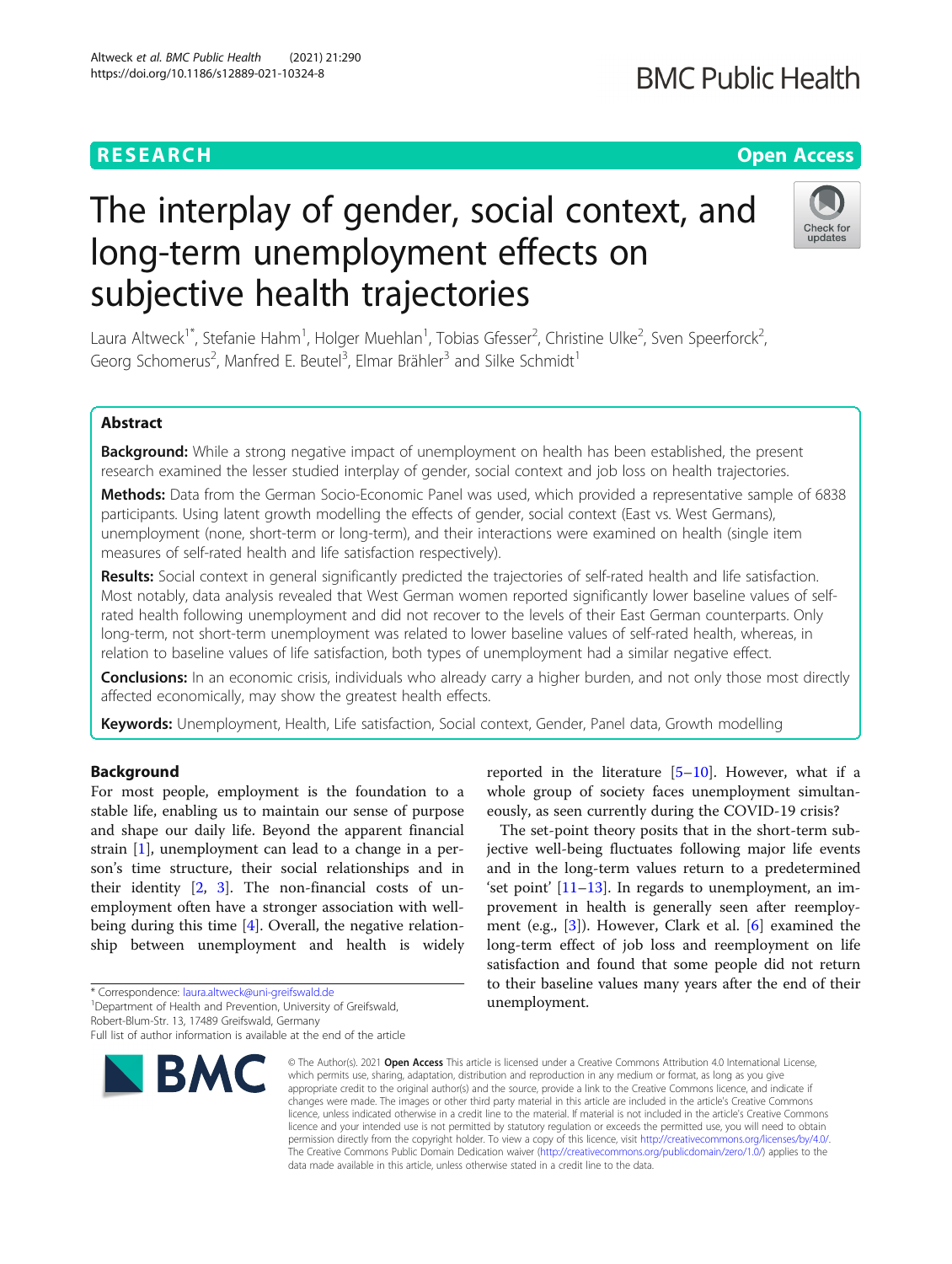The effects of unemployment on different aspects of health are often used interchangeably. Unemployed individuals have reported significantly lower mental health, subjective physical health and marital, family and life satisfaction compared to their employed counterparts [\[3](#page-9-0), [14\]](#page-9-0), but a non-significant relationship with objective physical health [\[3](#page-9-0)] or psychiatric caseness [\[14](#page-9-0)] is seen. To address these differential effects of job loss, the present study draws on the World Health Organization's [[15\]](#page-9-0) holistic definition of health - i.e. physical, mental, and social well-being as opposed to the mere dichotomy of ill versus healthy – and examines two different aspects of general health status: self-rated health (a oneitem proxy for subjective health) and life satisfaction (cognitive aspect of well-being).

#### Short- versus long-term unemployment

Another aspect to consider is short-term as opposed to long-term unemployment, where the latter is largely associated with worse health [[3](#page-9-0), [6](#page-9-0), [16](#page-9-0)–[18](#page-10-0)]. While individuals who had experienced repeated unemployment compared to those who had never been unemployed reported significantly worse mental health and lower life satisfaction [\[19\]](#page-10-0), individuals who had experienced single unemployment compared to the other groups (i.e., repeated unemployment or no experience at all) only significantly differed in their satisfaction with income and employment [[20](#page-10-0)]. One can infer that short-term unemployment may impact directly on related matters like finances, while a broader impact on life manifests following longer or repeated experience of unemployment.

Long-term unemployment has often been defined as short as six months  $[21]$  or one year or more  $[22]$  $[22]$  $[22]$ . While the length of unemployment worsens the effects of job loss on health, this effect does not appear to remain constant. Within the first year of unemployment mental health scores continually fluctuate between deterioration and recovery [\[7](#page-9-0)], while after a few years an habituation effect is seen and the increase in health risks plateau [[23\]](#page-10-0). These findings suggest that six to 12 months is not sufficient to adjust to unemployment and for its effect to become fully evident. Therefore, in the current study we defined long-term unemployment as being registered unemployed in two consecutive years.

Lastly, McKee-Ryan et al.' [\[3](#page-9-0)] meta-analysis showed that the effect of longer unemployment on subjective physical health was stronger than on life satisfaction. So we propose the following:

– H1: The effects of a) long-term versus short-term unemployment on self-rated health will be more negative and b) the effects of short- and long-term unemployment will be similar on life satisfaction.

#### Social context

Returning to the overarching research interest: how does mass unemployment affect the well-being in a population? Data from previous occurrences of mass unemployment, help draw parallels to similar circumstances: like the global financial crisis in 2009, the European refugee crisis in 2015 or the current COVID-19 crisis [\[24](#page-10-0)]. The present study examines unemployment immediately following the German reunification in 1989/1990. This data is particularly useful in the investigation of unemployment, because in this period East Germans were confronted with a major change in economic policies and their employment system. The government of the former socialist East Germany emphasized the importance of the work force and it had been every citizen's basic right but also their obligation to take up employment [[25\]](#page-10-0). After reunification, most East Germans faced involuntary retraining from the job centre, a change in workplace or unemployment. The 1991 annual unemployment statistic by the German Federal Employment Agency recorded levels of 10.3% in East Germany and so nearly double to the 6.3% in West Germany [[26\]](#page-10-0). In Struck et al.' [\[27\]](#page-10-0) study, 33% of East Germans reported a change in their job role shortly after reunification and 69% reported a change in their workplace, while Mayer [\[28\]](#page-10-0) reported that 40% had experienced job loss by 1995. In contrast, in West Germany a stable rate of unemployment was present and affected the same groups continuously [[29\]](#page-10-0).

In sum, following the reunification unemployment presented differently in East versus West Germany: in the former, unemployment was unexpected and forced on a large scale (e.g., through plant closures), while the latter group grew accustomed to unemployment and the low prospects of reemployment. Then, especially in the West German group the reciprocal relationship between unemployment and health should not be highlighted. Analyses with panel data have shown that unemployed individuals already reported lower health levels prior to becoming unemployed [[30\]](#page-10-0) and may have become unemployed as a result of their lower health. In the East German sample, it is less likely that the relationship between unemployment and health would have been reciprocal, because first, unemployment did not exist in former East Germany and so was a novel experience, and second, it presented itself on a large scale and was unpredictable.

High regional unemployment has also been found to be associated with significantly more functional somatic symptoms [\[31](#page-10-0)], psychological symptoms [[32](#page-10-0)], and lower subjective well-being [\[33](#page-10-0)]. Turner [\[34\]](#page-10-0) for instance found that in communities with medium to high unemployment rates, current unemployment was associated with higher levels of depression and physical illness.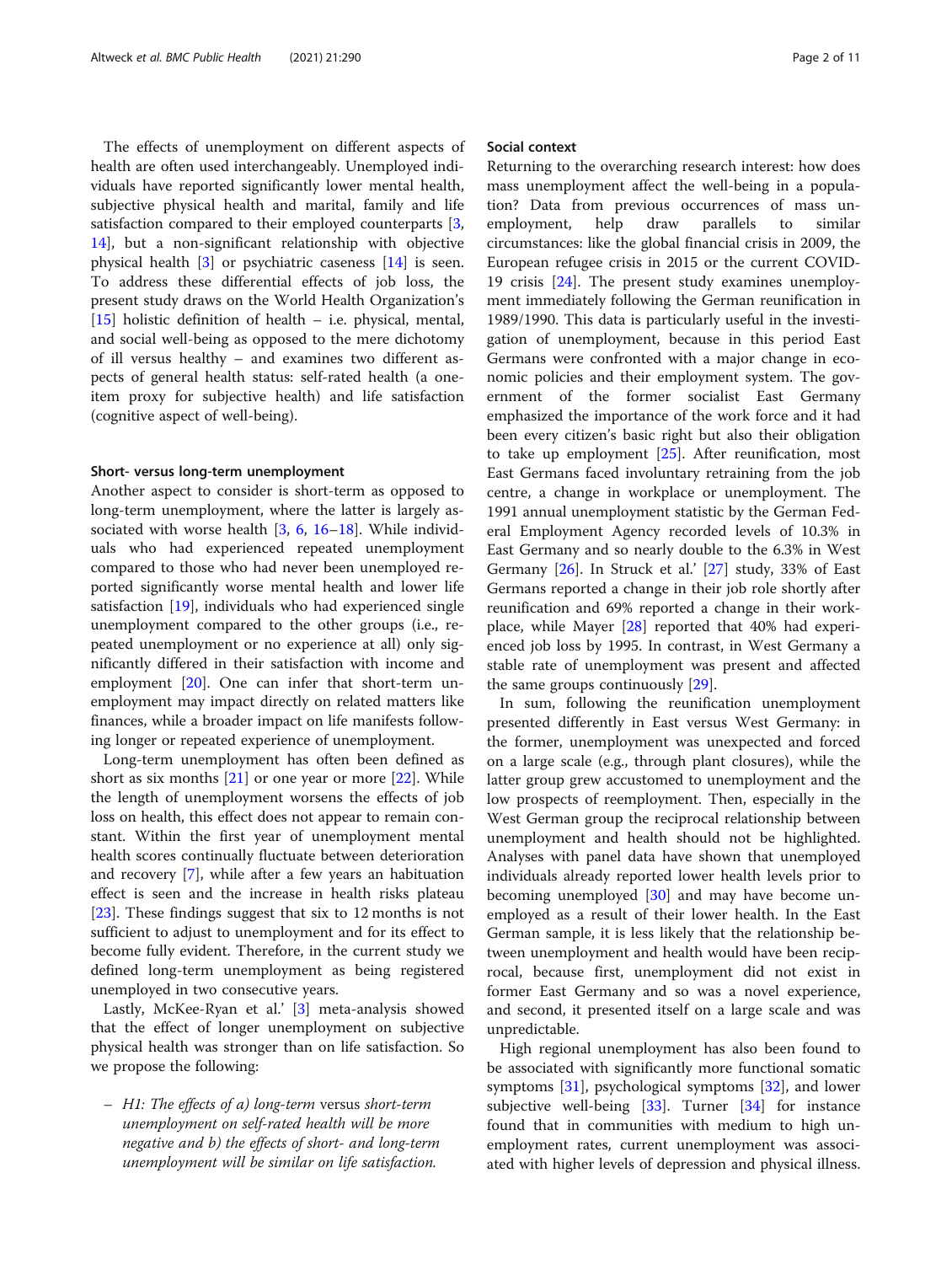However high regional unemployment in general is associated with lower health in both employed and unemployed individuals living in the region [[3,](#page-9-0) [35\]](#page-10-0) and instead it may be the prospect of reemployment that plays a greater role [[36](#page-10-0)]. Thus we propose that:

– H2: Unemployment will have a stronger impact on health in the East compared to the West German sample.

#### Gender and unemployment

In former East Germany the discrepancy in income and employment rates between men and women was low [[37\]](#page-10-0) and women were encouraged and supported to easily combine their roles as mother, wife and worker [\[38](#page-10-0)]. In contrast, in West Germany, in the end 1980s, only 50% of women were in employment [\[39](#page-10-0)] and instead most were housewives. After reunification, East German women faced grave discrimination in the more traditionally gender-role oriented West German employment system [\[27\]](#page-10-0) and faced twice as much job insecurity compared to their male counterparts(female: 31.4%, male: 13.1% [\[18\]](#page-10-0)).

In general, men assign greater importance to work, which can be explained by traditional gender roles: men are the breadwinners of the family and bear the responsibility of providing for them, while women care for the children and run the household. So along these lines it would be 'easier' for women to become unemployed, because, first, they would likely not be the main source of income, and, second, they could transition to the role of housewife, instead of a vacuum of 'no employment'. By comparison, men would experience the effects of no longer fulfilling their traditional roles. Van der Meer [[40](#page-10-0)] found that while men gain most of their status from their job, women attain their status from several sources. Forret et al. [\[41\]](#page-10-0) further showed that men with children are more likely to see unemployment as a defeat, while women perceive it as an opportunity.

While women's participation in the labour market even now is significantly lower than men's [\[42](#page-10-0)], traditional gender roles are changing. Strandh et al. [[43\]](#page-10-0) purported that the associations between unemployment, gender and psychological distress are dependent on the social context and compared samples from Ireland and Sweden. They found that compared to Irish men, women reported lower distress following unemployment, whereas Swedish, unemployed women reported greater distress than their male counterparts. The authors explained that Sweden has a large female labour force and the society is strongly defamilised, whereas the opposite is the case in Ireland, which follows more traditional gender roles. Hammarström et al. [[44\]](#page-10-0) also studied unemployment in a Swedish sample and similarly found no gender effect. As East German women after reunification similarly did not embody traditional gender roles and had a high participation in the labour market, this group is comparable to the Swedish samples. In this vein we propose that:

– H3: The interaction effect of unemployment having a stronger impact on health in the East versus West German sample should be stronger in the female compared to the male sample.

#### Methods

#### Sample

Data from the Core-Study of the German Socio-Economic Panel (SOEP) was used. This is an annual representative longitudinal study of private households from 1984 until present [\[45](#page-10-0), [46\]](#page-10-0). While some core constructs are measured annually (e.g., household structure, employment history, income), others are measured once or at less frequent intervals (e.g., self-rated health). Data from the GSOEP has been used by other research groups to examine the association between unemployment and life satisfaction (e.g.,  $[6, 8]$  $[6, 8]$  $[6, 8]$  $[6, 8]$ ). However, first, the effects on self-rated health and, second, the specific effects of unemployment after German reunification on self-rated health and life satisfaction has not been investigated with this data.

The GSOEP first collected data from families in West Germany and is particularly interesting for the current study as a group of East German participants joined directly after reunification. Participants outside of working age – i.e., 18– 65 years – in 1992 and with missing data were excluded  $(N_{\text{to-}})$  $_{\text{tal}}$  = 13,397,  $N_{18-65 \text{years}}$  = 11,684). As a result, the current analyses were run on a sample of 6838 participants ( $N_{\text{East}}$  = 2493,  $N_{West}$  = 4345). The demographics in Table [1](#page-3-0) show large differences between context and gender. Compared to male West Germans, the East German participants reported a significantly lower household income, were older, more likely to be in a partnership, less likely to have completed middle but more likely to have completed high education, more likely to be in no or part-time employment, and were more likely to be unemployed from 1991 to 1996 ( $p < .05$ ). Female compared to male West Germans were also significantly older and reported a lower household income, but generally showed lower education rates, and more likely to be in no or part-time employment ( $p < .05$ ). The unemployment rates for West German women fluctuated and they were more likely to be unemployed in 1993 and 1994, but less likely in the other years.

#### Measures

All methods were performed in accordance with the relevant guidelines and regulations (Declaration of Helsinki). Self-rated health was measured using the item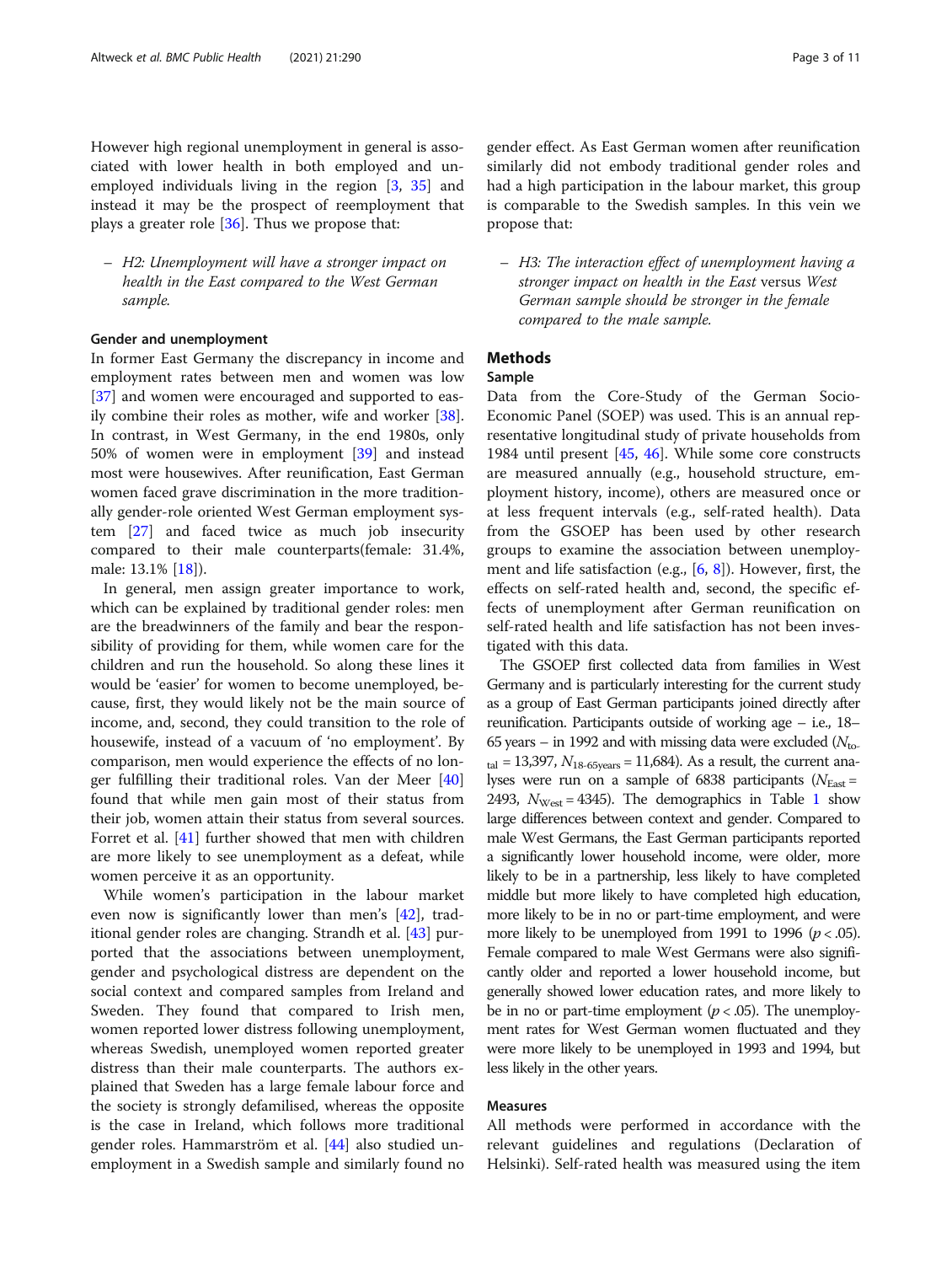|                     | East                                 |                                      | West                                  |                                        |  |  |  |
|---------------------|--------------------------------------|--------------------------------------|---------------------------------------|----------------------------------------|--|--|--|
|                     | Female                               | Male                                 | Female                                | Male                                   |  |  |  |
| Age                 | 40.05 (18-65),<br>$SD = 12.77$       | 40.23 (18-65),<br>$SD = 12.79$       | 39.13 (18-65),<br>$SD = 13.29$        | 38.31 (18-65),<br>$SD = 13.40$         |  |  |  |
| Household income    | 1372.20 (179-3835),<br>$SD = 564.18$ | 1459.82 (179-3835),<br>$SD = 592.58$ | 2056.28 (0-10,737),<br>$SD = 1066.66$ | 2158.08 (256-10,737)<br>$SD = 1004.38$ |  |  |  |
| Partnership Status  |                                      |                                      |                                       |                                        |  |  |  |
| In partnership      | 1273 (73.25)                         | 1242 (73.02)                         | 1992 (68.06)                          | 1818 (63.06)                           |  |  |  |
| Not in partnership  | 465 (26.75)                          | 459 (26.98)                          | 935 (31.94)                           | 1065 (36.94)                           |  |  |  |
| Education           |                                      |                                      |                                       |                                        |  |  |  |
| Low                 | 1234 (69.40)                         | 1100 (64.21)                         | 3356 (84.36)                          | 3129 (78.03)                           |  |  |  |
| Middle              | 66 (3.71)                            | 215 (12.55)                          | 387 (9.73)                            | 441 (11.00)                            |  |  |  |
| High                | 478 (26.88)                          | 398 (23.23)                          | 235 (5.91)                            | 440 (10.97)                            |  |  |  |
| Employment type     |                                      |                                      |                                       |                                        |  |  |  |
| Not employed        | 395 (28.66)                          | 177 (15.39)                          | 1171 (36.29)                          | 324 (11.52)                            |  |  |  |
| Full-time           | 772 (56.02)                          | 1060 (92.17)                         | 1194 (37.00)                          | 2590 (92.07)                           |  |  |  |
| Part-time           | 167 (12.12)                          | 48 (4.17)                            | 662 (20.51)                           | 49 (1.74)                              |  |  |  |
| Vocational Training | 36 (2.61)                            | 22 (1.91)                            | 87 (2.70)                             | 95 (3.38)                              |  |  |  |
| Marginally Employed | 8(0.58)                              | 6(0.52)                              | 90 (2.79)                             | 40 (1.42)                              |  |  |  |
| ST unemployment     |                                      |                                      |                                       |                                        |  |  |  |
| Yes                 | 341 (19.02)                          | 241 (13.98)                          | 202 (4.96)                            | 211 (5.16)                             |  |  |  |
| No                  | 1452 (80.98)                         | 1483 (86.02)                         | 3872 (95.04)                          | 3882 (94.84)                           |  |  |  |
| LT unemployment     |                                      |                                      |                                       |                                        |  |  |  |
| Yes                 | 114 (6.36)                           | 57 (3.31)                            | 50 (1.23)                             | 85 (2.08)                              |  |  |  |
| <b>No</b>           | 1679 (93.64)                         | 1667 (96.69)                         | 4024 (98.77)                          | 4008 (97.92)                           |  |  |  |
| Unemployed 1993     |                                      |                                      |                                       |                                        |  |  |  |
| Yes                 | 327 (19.87)                          | 207 (5.49)                           | 185 (12.04)                           | 219 (5.76)                             |  |  |  |
| <b>No</b>           | 1319 (80.13)                         | 3565 (94.51)                         | 1351 (87.96)                          | 3583 (94.24)                           |  |  |  |
| Unemployed 1994     |                                      |                                      |                                       |                                        |  |  |  |
| Yes                 | 325 (20.41)                          | 204 (5.65)                           | 218 (14.45)                           | 272 (7.57)                             |  |  |  |
| <b>No</b>           | 1267 (79.59)                         | 3407 (94.35)                         | 1291 (85.55)                          | 3323 (92.43)                           |  |  |  |
| Unemployed 1995     |                                      |                                      |                                       |                                        |  |  |  |
| Yes                 | 274 (17.96)                          | 210 (14.22)                          | 155 (4.54)                            | 242 (7.06)                             |  |  |  |
| <b>No</b>           | 1252 (82.04)                         | 1267 (85.78)                         | 3257 (95.46)                          | 3184 (92.94)                           |  |  |  |
| Unemployed 1996     |                                      |                                      |                                       |                                        |  |  |  |
| Yes                 | 254 (17.39)                          | 169 (12.57)                          | 186 (5.70)                            | 229 (7.13)                             |  |  |  |
| No                  | 1207 (82.61)                         | 1176 (87.43)                         | 3078 (94.30)                          | 2983 (92.87)                           |  |  |  |

<span id="page-3-0"></span>

| Table 1 Socio demographics by social context, and gender: Means (Range), SD / Frequencies (Percent) |  |  |  |
|-----------------------------------------------------------------------------------------------------|--|--|--|
|-----------------------------------------------------------------------------------------------------|--|--|--|

ST unemployment: registered unemployed in 1991 or 1992, LT unemployment: registered unemployed in 1991 and 1992; N.B. The data for the control variables (age, household income, partnership status, education, employment type) and social context comes from wave 1992

"How would you describe your current health?". The 5 point scale – 1 (very good) to 5 (bad) – was inverted so that higher values reflected better self-rated health. This item was asked infrequently in the GSOEP from 1992 onwards; we used the data from 1992, 1994 and 1996 to reflect the time shortly after German reunification.

Life satisfaction was measured using the item  $n$ How satisfied are you with your life overall?". An 11-point scale of 0 (completely dissatisfied) to 10 (completely satisfied) was used, so that higher values reflected greater life satisfaction. This item was asked annually, so data from the waves 1992 to 1996 was used.

Unemployment was measured by asking "Are you officially registered unemployed at the Federal Employment Agency?", with yes or no as possible answers. For each year (1991–1996) this variable was recoded to  $1$  for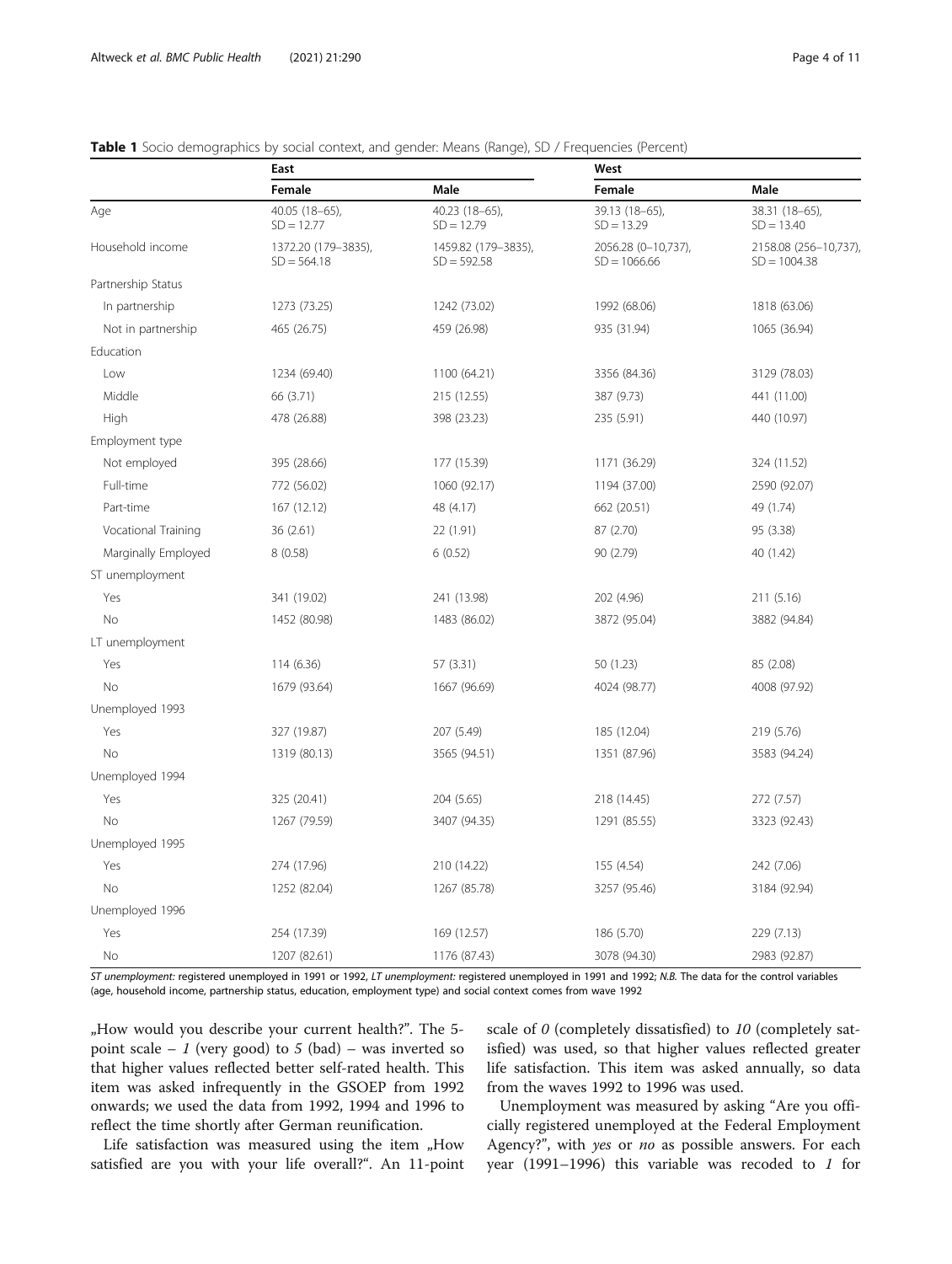unemployed and 0 as not unemployed. To reflect unemployment directly after reunification (1991 & 1992) two dummy-coded variables were computed: short-term *unemployment*  $(1 =$  unemployed in either years,  $0 =$  not unemployed during either,  $0 =$  unemployed in both) and  $long-term$  unemployment  $(1 =$  unemployed both years,  $0 = not$  unemployed during either,  $0 =$  unemployed in either years).

Older age [\[8](#page-9-0)] as well as lower income and education [[3\]](#page-9-0) are associated with worse health in unemployed individuals. Also, traditional gender roles in respect to employment have been shown to be of importance [\[40](#page-10-0), [43](#page-10-0)]. Taking a similar approach to previous studies (e.g., [\[19](#page-10-0)]), the following were included as control variables in all analyses: age, household income, education and partnership status. Values from wave 1992 were used for the variables age (years), household income (Euros), gender  $(1 =$  female,  $0 =$  male), partnership status  $(1 =$  in partnership,  $0 = not$  in partnership), education (contrast 1:  $1 =$ medium,  $0 = low$ ,  $0 = high$ ; contrast 2: 1 = high,  $0 = low$ ,  $0 =$  medium) and social context (1 = East, 0 = West).

#### Statistical analysis

To address the current research question latent growth modelling (LGM) was conducted with the Lavaan package  $[47]$  $[47]$  in R version 3.6.2  $[48]$  $[48]$  $[48]$ . Growth analysis "attempt [s] to estimate between-person differences in within-person change" [\[49](#page-10-0)]. Recently LGM has been drawing on confirmatory factor analysis and structural equation modelling methods in a two-stage process. First, multiple measurement points of the outcome are fitted to latent factors of intercept (i.e. baseline value) and slope (i.e. growth). In the second stage, additional – e.g. inter-person – variables are entered as predictors of the longitudinal growth trajectories [\[49,](#page-10-0) [50](#page-10-0)]. See Fig. 1 for a visualization of the present statistical models. LGMs were computed separately for each health outcome (self-rated health and life satisfaction). The models were run with the whole sample to address hypotheses 1 and 2 and then separately by gender to address hypothesis 3.

While growth modelling is very flexible, some basic requirements need to be met. First, similar to other statistical analyses, an adequate sample is required  $[49]$  $[49]$  – with a few thousand participants, this criterion was met in the present data.

Second, while there is no precise rule of thumb, the use of a minimum of three waves is generally advocated, with more data naturally offering more accurate models [[49\]](#page-10-0). Again, this criterion was fulfilled, as the present study used data from 1992 to 1996 (i.e. three waves for self-rated health and five waves for life satisfaction). To account for the difference in number of time points between the outcome variables, we also ran adjusted

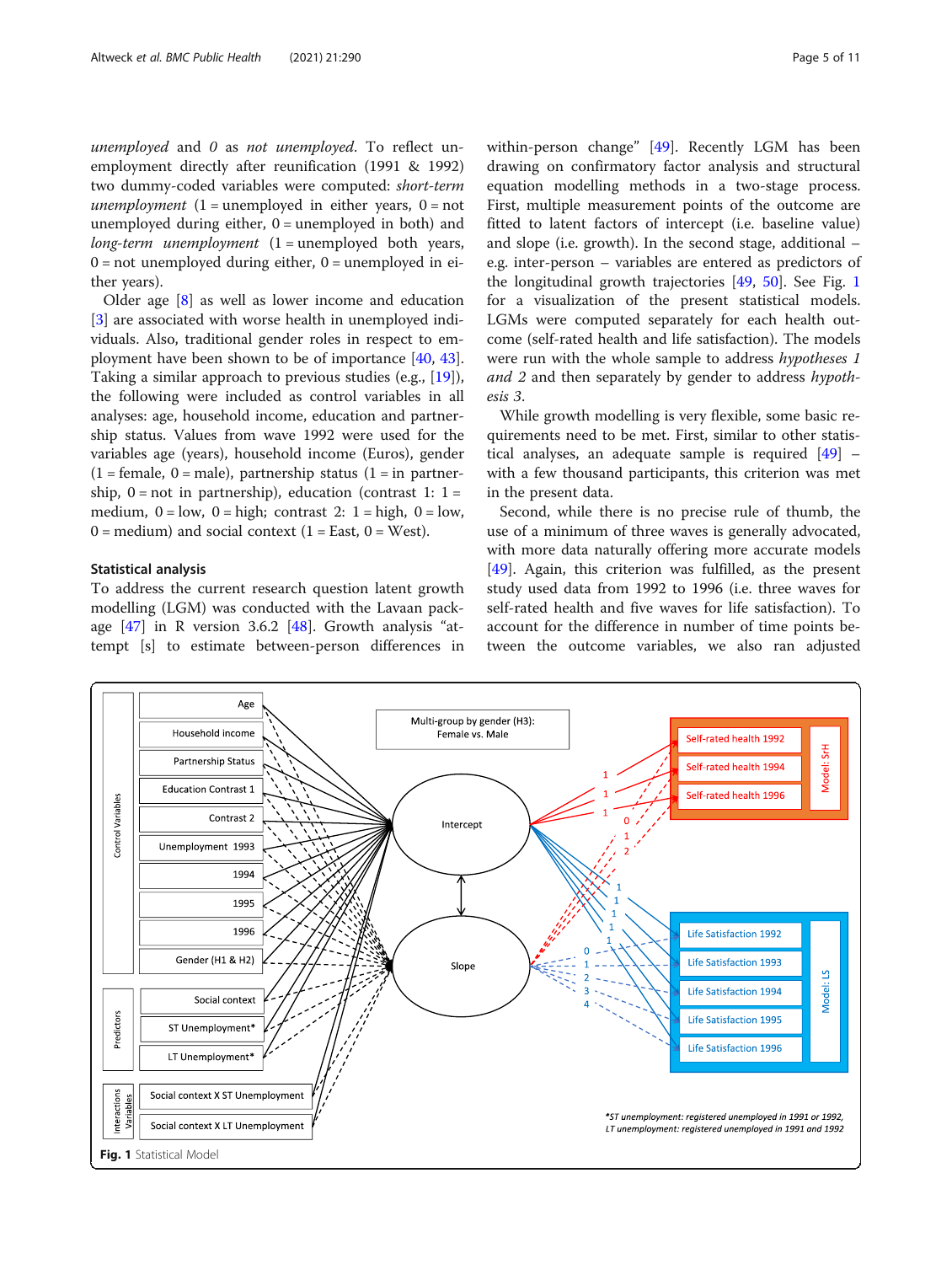<span id="page-5-0"></span>models with life satisfaction from the waves 1992, 1994 and 1996 only. The pattern of associations did not change, only the effect sizes reduced from the three- to five-wave models. Also, in the three-wave latent growth models (LGMs), the interaction social context and longterm unemployment was significant in the male sample and this became non-significant in the five-wave LGMs. As Curran et al. [\[49](#page-10-0)] suggest that model accuracy increases with more data, the five-wave models are used for all analyses.

Similar to previous studies [[51\]](#page-10-0) we assumed a linear progression and therefore fixed the intercept values at 1.0 and the slope values at 0.0, 1.0, 2.0 and 0.0, 1.0, 2.0, 3.0, 4.0 for self-rated health and life satisfaction respectively. The final criterion was also fulfilled, namely the outcome measures being continuous and normally distributed [\[49](#page-10-0)].

To evaluate the models, Hu and Bentler's [\[52](#page-10-0)] guidelines for model fit indices were used: Root Mean Squared Error of Approximation (RMSEA) < .06, Comparative Fit Index (CFI) > .95 and Standardized Root Mean Square Residual (SRMR) < .08. For model comparisons the Bayesian Information Criterion (BIC) and the Akaike Information Criterion (AIC) were used to rank order models, with the lowest BIC and AIC values indicating better models [[49\]](#page-10-0).

Table 2 Results of latent growth models (LGM) by total, female, and male sample (standardized β-values)

|                                     |             | Self-rated health                       |               |                              |                   |               | Life satisfaction  |                |                |                    |               |                    |               |
|-------------------------------------|-------------|-----------------------------------------|---------------|------------------------------|-------------------|---------------|--------------------|----------------|----------------|--------------------|---------------|--------------------|---------------|
|                                     |             |                                         | female        |                              | male              |               |                    |                | female         |                    | male          |                    |               |
|                                     |             | L                                       | S             | $\mathsf{s}$<br>$\mathbf{I}$ |                   |               | $\mathsf{s}$       | ı              | S              | L                  | $\mathsf{s}$  |                    | $\mathsf{s}$  |
| Age                                 |             | $-.48$                                  | .13           | $-.47$                       | .15               | $-.50$        | .13                | $-.04$         | $-.01$         | $-.06$             | $-.00$        | $-.01$             | $-03$         |
| Household income                    |             | .08                                     | .00           | .09                          | $-.02$            | .07           | .02                | .12            | $-0.05$        | .12                | $-.04$        | .12                | $-06$         |
| Partnership status                  |             | $-.02$                                  | .08           | $-.02$                       | .11               | $-.01$        | .07                | $-.05$         | .03            | $-.06$             | .05           | $-.03$             | .01           |
| Education                           |             |                                         |               |                              |                   |               |                    |                |                |                    |               |                    |               |
| Contrast 1                          |             | .02                                     | .04           | .01                          | .05               | .03           | .04                | .01            | .00            | .00                | $-.01$        | .01                | .01           |
| Contrast 2                          |             | $-.08$                                  | .00           | $-.08$                       | .02               | $-.08$        | .01                | $-00$          | $-02$          | .01                | $-.02$        | $-.01$             | $-03$         |
| Unemployment                        |             |                                         |               |                              |                   |               |                    |                |                |                    |               |                    |               |
| 1993                                |             | .01                                     | $-.01$        | .05                          | $-05$             | $-02$         | .01                | $-.07$         | .08            | $-.10$             | .16           | $-.05$             | .00           |
| 1994                                |             | $-03$                                   | .01           | $-.03$                       | .01               | $-03$         | .02                | $-.10$         | .09            | $-.10$             | .06           | $-.11$             | .13           |
| 1995                                |             | $-04$                                   | .07           | $-.08$                       | .11               | .00           | .06                | $-.04$         | $-05$          | $-.06$             | $-.03$        | $-.02$             | $-.07$        |
| 1996                                |             | .04                                     | $-.01$        | .00                          | $-.07$            | $-.08$        | .02                | .00            | $-.19$         | .03                | $-.18$        | $-.03$             | $-.20$        |
| Gender                              |             | .08                                     | $-.05$        |                              |                   |               |                    | $-02$          | .01            |                    |               |                    |               |
| Social context                      |             | .10                                     | $-.16$        | .09                          | $-.16$            | .10           | $-.16$             | $-.31$         | .23            | $-.29$             | .20           | $-.33$             | .26           |
| ST Unemployment                     |             | $-.05$                                  | $-.01$        | $-.10$                       | .05               | $-.01$        | $-.04$             | $-.08$         | .07            | $-.11$             | .08           | $-.04$             | .06           |
| LT Unemployment                     |             | $-.09$                                  | .00           | $-.12$                       | .03               | $-.06$        | $-.02$             | $-.09$         | .07            | $-.04$             | $-.01$        | $-.12$             | .13           |
| Social context X ST<br>Unemployment |             | .06                                     | $-.03$        | .10                          | $-.11$            | .01           | .02                | $-.03$         | .04            | $-.01$             | .04           | $-.04$             | .05           |
| Social context X LT<br>Unemployment |             | .06                                     | .01           | $.08\,$                      | $-.00$            | .03           | .02                | .04            | $-.01$         | .01                | .03           | .04                | $-.02$        |
| $I - S$<br>correlation              | S<br>mean   | $-.24$                                  | $-1.87$       | $-.17$                       | $-2.38$           | $-24$         | $-1.92$            | $-.25$         | .79            | $-.24$             | .59           | $-.24$             | 1.04          |
| CFI                                 |             | 1.00                                    |               | 1.00                         |                   | 1.00          |                    | 1.00           |                | 1.00               |               | 1.00               |               |
| <b>RMSEA</b>                        | <b>SRMR</b> | .04                                     | .01           | .04                          | .01               | .04           | .01                | .03            | .01            | .04                | .02           | .03                | .01           |
| <b>AIC</b>                          | <b>BIC</b>  | 46,<br>839.72                           | 47,<br>099.27 | 24,<br>393.39                | 24,<br>614.89     | 22,<br>445.57 | 22,<br>665.95      | 119,<br>610.20 | 119,<br>882.93 | 61,<br>416.62      | 61,<br>650.01 | 58,<br>199.01      | 58,<br>431.12 |
| model $X^2$                         |             | $X^2(16) = 148.51$<br>$X^2(15) = 78.59$ |               |                              | $X^2(15) = 81.09$ |               | $X^2(55) = 458.59$ |                |                | $X^2(52) = 279.54$ |               | $X^2(52) = 241.30$ |               |
| ${\cal N}$                          |             | 6838                                    |               | 3473                         |                   | 3365          |                    | 6756           |                | 3435               |               | 3321               |               |

Test significance: bold:  $p < .001$ , italics:  $p < .01$ , underlined:  $p < .05$ ; ST unemployment: registered unemployed in 1991 or 1992; LT unemployment: registered unemployed in 1991 and 1992; I: Intercept; S: Slope; RMSEA: root mean squared error of approximation; CFI: comparative fit index; SRMR: Standardized Root Mean Square Residual; BIS: Bayesian Information Criterion; AIC: Akaike Information Criterion; Analyses were also run on a subsample, retaining full-time, part-time and not employed participants. As the effect sizes and directions did not change drastically, the broader sample was retained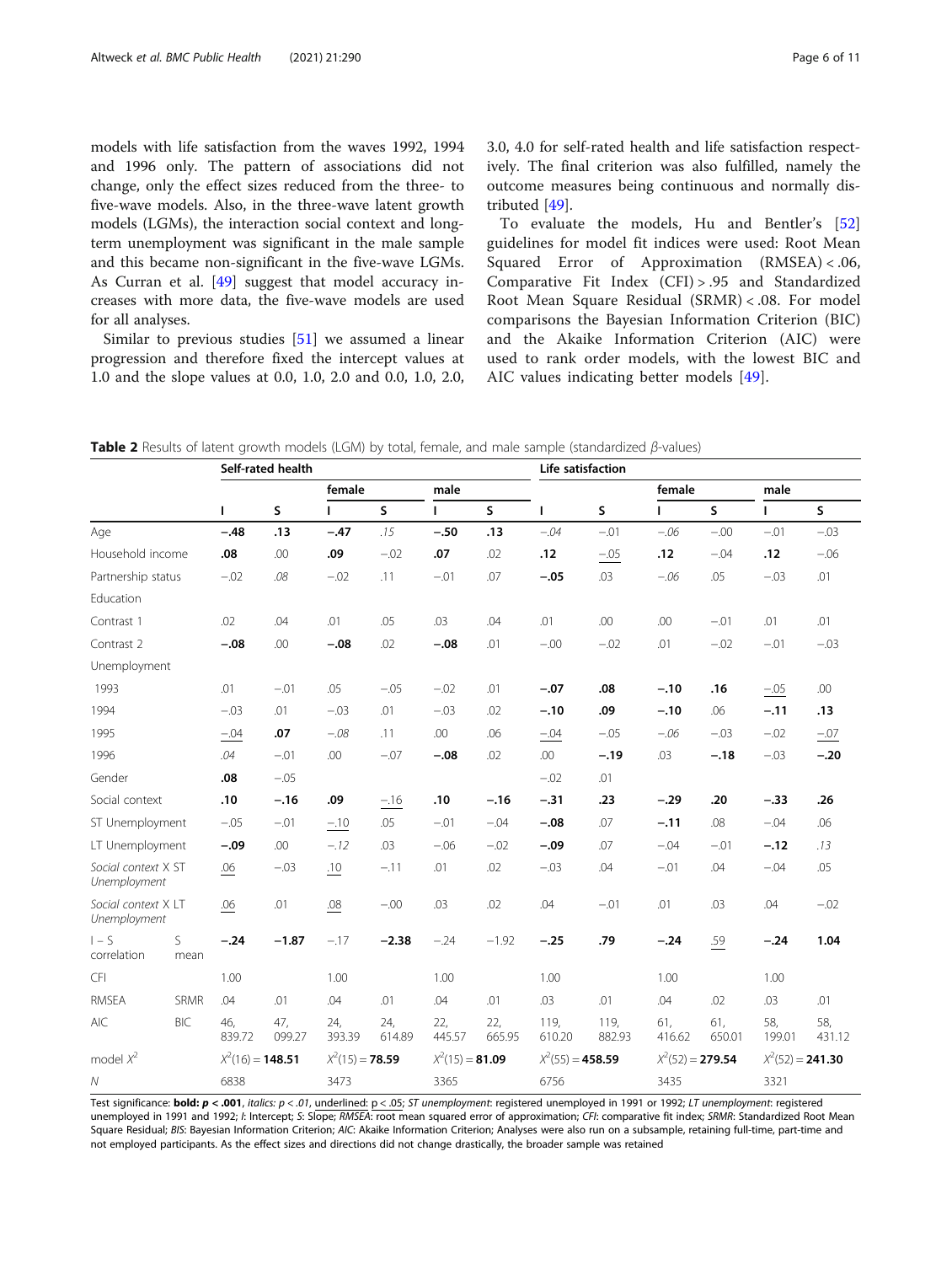#### Results

To gain an initial understanding of the predictor and outcome variables Pearson correlations were run separately by gender (see Additional file [1\)](#page-9-0).

For all LGMs the fit indices showed a very good fit (see Table [2\)](#page-5-0). The associations (effect size and significance) between control, predictor and outcome variables did not alter greatly when the interaction terms were entered into the models, therefore only the values of the models with interaction terms are reported.

Of the control variables, age was the strongest predictor of self-rated health, while household income was the strongest predictor of life satisfaction. Greater age, but lower household income were associated with a lower intercept and steeper decline of both self-rated health and life satisfaction. Being in a partnership significantly predicted a worse starting point of life satisfaction. The highest versus lowest education was associated with a lower intercept in self-rated health. There were multiple but no consistent associations between unemployment in 1993–1996 and the health outcomes.

#### Short- versus long-term unemployment

Figures 2 and [3](#page-7-0) show the descriptive trajectories of selfrated health and life satisfaction respectively. The descriptive trajectories of self-rated health were worse for participants reporting long-term, compared to no or short-term unemployment after reunification. The results from the LGMs with the whole sample supported this pattern, as only long-term unemployment was significantly related to a lower starting point of self-rated health.

For life satisfaction, the descriptive trajectories had a lower starting point for short- and long-term compared to no unemployment. The LGMs supported this relationship, as both types of unemployment were significantly associated with a lower starting point of life satisfaction.

Thus, the effect of long- versus short-term unemployment on self-rated health was more negative, while the effects of short- and long-term unemployment were similar on life satisfaction.

#### Social context

The descriptive trajectories of both health outcomes were generally lower in the West versus East German sample. The results from the LGMs with the whole sample confirmed a significant direct effect of social context on both aspects of health. East Germans showed a higher starting point of self-rated health and more negative trajectories, but a lower starting point of life satisfaction and more positive trajectories. Notably the effect was stronger with life satisfaction compared to self-rated health.

To address H2 the interaction effect of social context and unemployment was inspected. West German men and women who were unemployed long-term after reunification had lower starting points of self-rated health and their trajectories did not catch up to the other groups. The LGM showed significant interaction effects of both types of unemployment in respect to the intercept of self-rated health, with reported unemployment being associated with a higher starting point in the East German sample.

The descriptive trajectories of life satisfaction showed better satisfaction in persons who reported no unemployment compared to short- and long-term unemployment. However, the interaction on life satisfaction did not reach statistical significance in the LGMs. Thus, H2 was only supported in respect to selfrated health and not life satisfaction.

#### Gender effects

Next, the interaction term – social context and unemployment after reunification – was examined in men and women separately. The descriptive trajectories of West German men and women who reported long-term

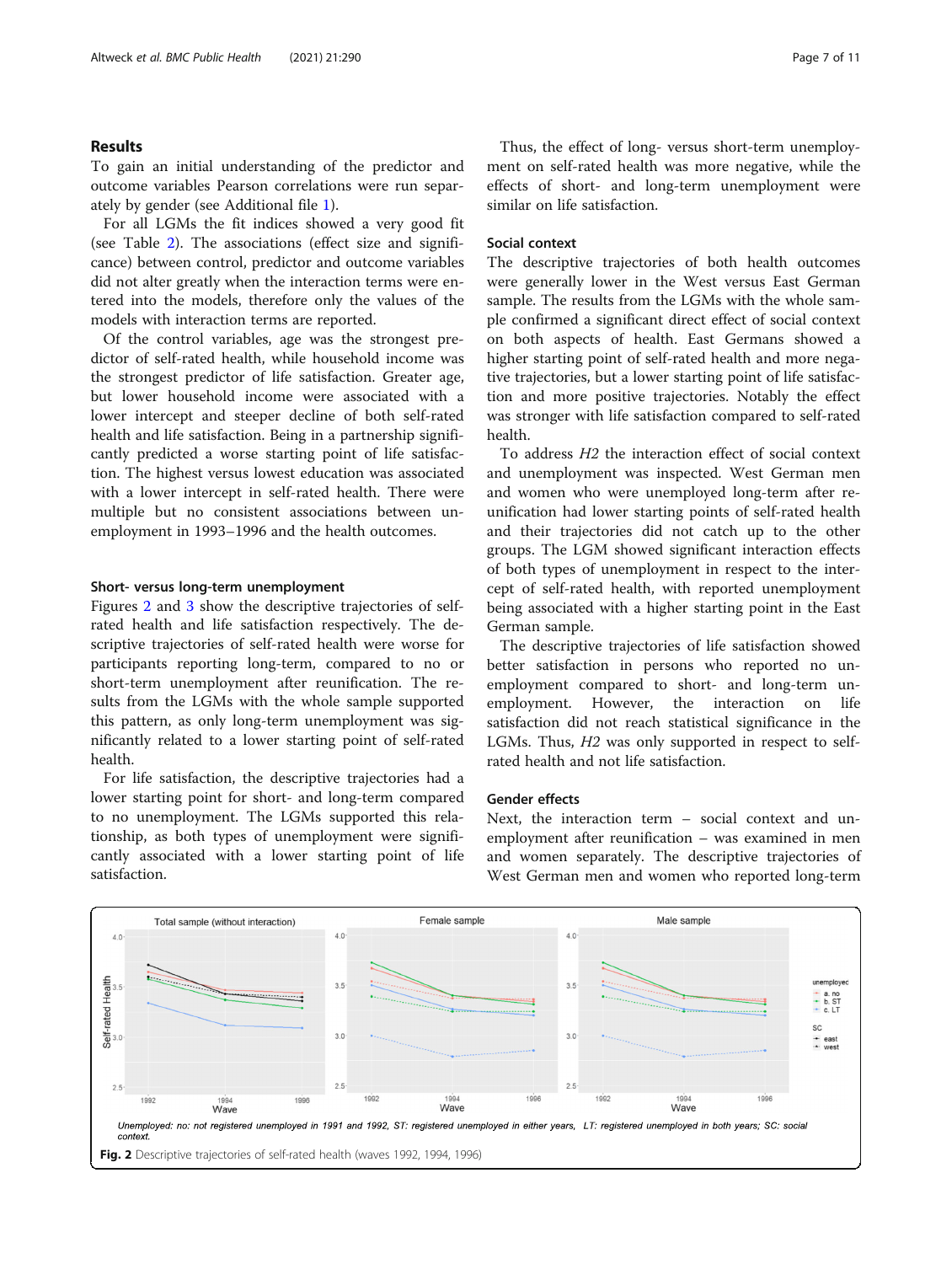<span id="page-7-0"></span>

unemployment showed a lower intercept of self-rated health. The LGMs revealed that the interaction of social context with unemployment was only significantly positively associated with the intercept of self-rated health in the female, but not the male sample. West German women reported the lowest starting point for self-rated health following unemployment. This was the case for both short- and long-term unemployment after reunification. The fit indices however only confirmed that the model with long- versus short-term unemployment was a better fit in the female than the male sample.

The descriptive trajectories of life satisfaction divided by gender did not reveal a clear interaction effect of social context and unemployment and the LGMs also did not show significant associations between the interaction and life satisfaction in either gender.

Thus, H3 was only confirmed in relation to self-rated health and not life satisfaction.

#### Discussion

We examined the interplay of gender, social context and job loss on long-term effects of health in a period and social context where drastic unemployment divided a population. The findings revealed the importance of social context in the impact of unemployment and that this effect was not consistent across different health outcomes. While we found social context to be the strongest predictor of both baseline and the development of health, the most notable finding was the significant interaction of social context and unemployment with baseline self-rated health in the female sample. Data following German reunification was analysed, because East Germans were confronted with a major change in their employment system and they collectively faced a dramatic increase in unemployment [[27\]](#page-10-0). This was also seen in this sample, where East compared to West Germans were 3.2 times as likely to be unemployed in either 1991 or 1992 and 2.9 times as likely to be unemployed in both years.

Similar to previous findings [[43](#page-10-0), [44\]](#page-10-0), the interactions between unemployment, gender and psychological distress were dependent on the social context. We expected East German women to find it more difficult to recover following unemployment, because they would assign greater importance to employment compared to their West German counterparts. Instead, we found that the West German, female sample showed lower baseline self-rated health following unemployment and did not recover to the level of the other groups. Around the time of the German reunification, the majority of West German women followed traditional gender roles and were either housewives or in part-time employment [\[39\]](#page-10-0). Perhaps we drew on a subset of West German women: by working and therefore breaking with traditional gender roles, these women would have been more modern and independent than the average West German woman. Indeed, in the present West German, female sample, those who were unemployed in both 1991 and 1992 were 5.9 times less likely to be in a partnership compared to their East German counterparts. Being married has a protective effect on the mental health of unemployed women [[53\]](#page-10-0) – not being able to depend on a partner's income would make them more reliant on their own employment. Thus, many more factors may have been coupled with their unemployment and given this event an even greater significance than mere financial strain; for instance, the pressures of succeeding against the odds in a male dominated society and, as a result of their job loss, apparently 'failing'. In line with the view that unemployment and health have a reciprocal relationship [\[30](#page-10-0)], West German women possibly exhibited worse health prior to their job loss due to surrounding factors. Having said that, this is beyond the scope of the present investigation and future research may want to consider such aspects in more detail.

In comparison, the East German, female sample reacted more similarly to the male samples from both social contexts. In former East Germany, gender equality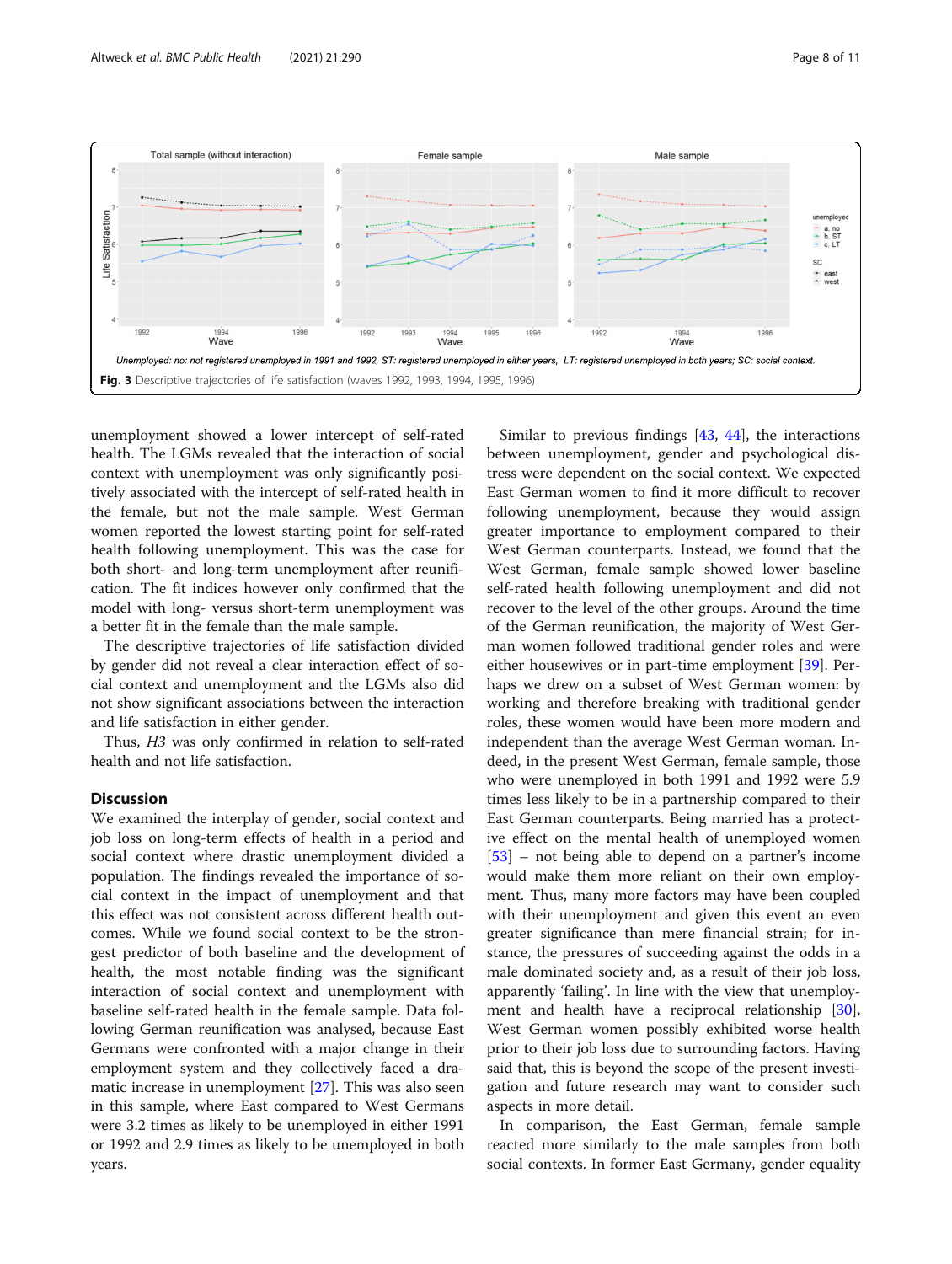in income and employment was common practice [\[37](#page-10-0)]. Traditional gender roles were not the norm [\[27](#page-10-0)] and women were able to easily combine being a mother, wife and worker [[38](#page-10-0)]. It follows then that after the reunification, like their male counterparts, East German women would have desired and felt obligated to continue their employment.

The trend we found was that East Germans and West German men reported a gradual decline in their selfrated health. Our results confirmed that high regional unemployment not only impacts those directly affected, but also employed persons in those areas [\[3](#page-9-0), [35\]](#page-10-0).

#### Short- versus long-term unemployment

The present results confirmed that long- compared to short-term unemployment had a stronger impact on self-rated health but no difference was found in relation to life satisfaction  $[3, 6, 16, 18]$  $[3, 6, 16, 18]$  $[3, 6, 16, 18]$  $[3, 6, 16, 18]$  $[3, 6, 16, 18]$  $[3, 6, 16, 18]$  $[3, 6, 16, 18]$  $[3, 6, 16, 18]$ . Long-term unemployment has often been defined as six to 12 months or more [\[21](#page-10-0), [22](#page-10-0)], whereas we defined short-term unemployment as being registered unemployed in one year and long-term unemployment as being registered unemployed in two consecutive years. The only association we found with short-term unemployment were significantly, lower baseline values of life satisfaction. As the other associations with the trajectories of health were found with long-term unemployment, it appears that the definition of long-term unemployment as more than one year is not sufficient. Similarly Milner et al. [[23](#page-10-0)] found that health risks were not constant during a period of unemployment and Flatau et al. [\[7\]](#page-9-0) found that compared to men, women's mental health fluctuated more frequently within the first year of unemployment. As we did not measure unemployment length in smaller increments, their results may explain why the female sample showed a lower starting point on both health outcomes following short-term unemployment. Namely, that following short-term job loss the women adjusted to the experience of unemployment and therefore their satisfaction levels were not as affected by further unemployment.

Instead we found that men who experienced longterm unemployment reported lower initial life satisfaction and showed positive trajectories. The male sample appeared to adjust to short-term unemployment more easily, but then were more affected by long-term unemployment. Drawing on the set-point theory [\[11](#page-9-0), [12](#page-9-0)], job loss was proposed to throw persons from their equilibrium of health, to then recover to their original, 'setpoint'. Our results in relation to life satisfaction support set-point theory and indicated a recovery in men following long-term unemployment.

On the other hand, in relation to self-rated health both men and women who faced long-term unemployment

reported significantly lower baseline values and their trajectories did not recover to the values of their employed counterparts. Our findings are parallel to the findings of Clark et al. [[6\]](#page-9-0), who reported that unemployed persons did not return to their baseline values of well-being long after the end of their unemployment. In respect to selfrated health, we also found that long-term unemployment established a new, lower set-point and the former levels were not recovered. Thus, our findings indicate that men facing long-term unemployment were able to recover in terms of life satisfaction, but their self-rated health showed a longer term setback.

#### Strengths, limitations and future directions

One strength of the current investigation is that – unlike previous unemployment research – two health constructs as well as two social contexts were examined separately. As our findings revealed different effects for selfrated health and life satisfaction as well as across social contexts this approach was indeed beneficial.

Another strength is that long-term unemployment was measured as being registered unemployed in two consecutive years, while generally it has been defined as only more than one year [[22](#page-10-0)]. Due to the operationalization of the short- and long-term unemployment construct, it is possible that participants were not unemployed continuously for one or two years, respectively. However, our analyses revealed greater effects for long-term unemployment and only minimal associations with shortterm unemployment and support the importance of extending the definition of long-term unemployment. Further, while the unemployment measure can clearly distinguish unemployment from other types of nonemployment (e.g., retirement, maternity leave), it possesses ambiguity in terms of employment type (e.g., fulltime, part-time, vocational training).

As the case numbers would have been too low to consider the numerous predictor variables, the current sample did not solely consist of individuals who were solely unemployed or reemployed between 1992 to 1996. Significant effects were found above and beyond controlling for unemployment in the following years. Thus, the current approach can in fact be seen as a strength, namely that this study considered a non-induced phenomenon of mass unemployment.

Further, the effect sizes of the direct and interaction effects of unemployment were relatively small. The small effects of negative life events are well known(e.g.,  $[54]$  $[54]$ ) and indeed that the magnitude of the impact drops quickly after one year [[55\]](#page-10-0). In turn, the fact that we did find long-term effects highlights the significance that unemployment has on health.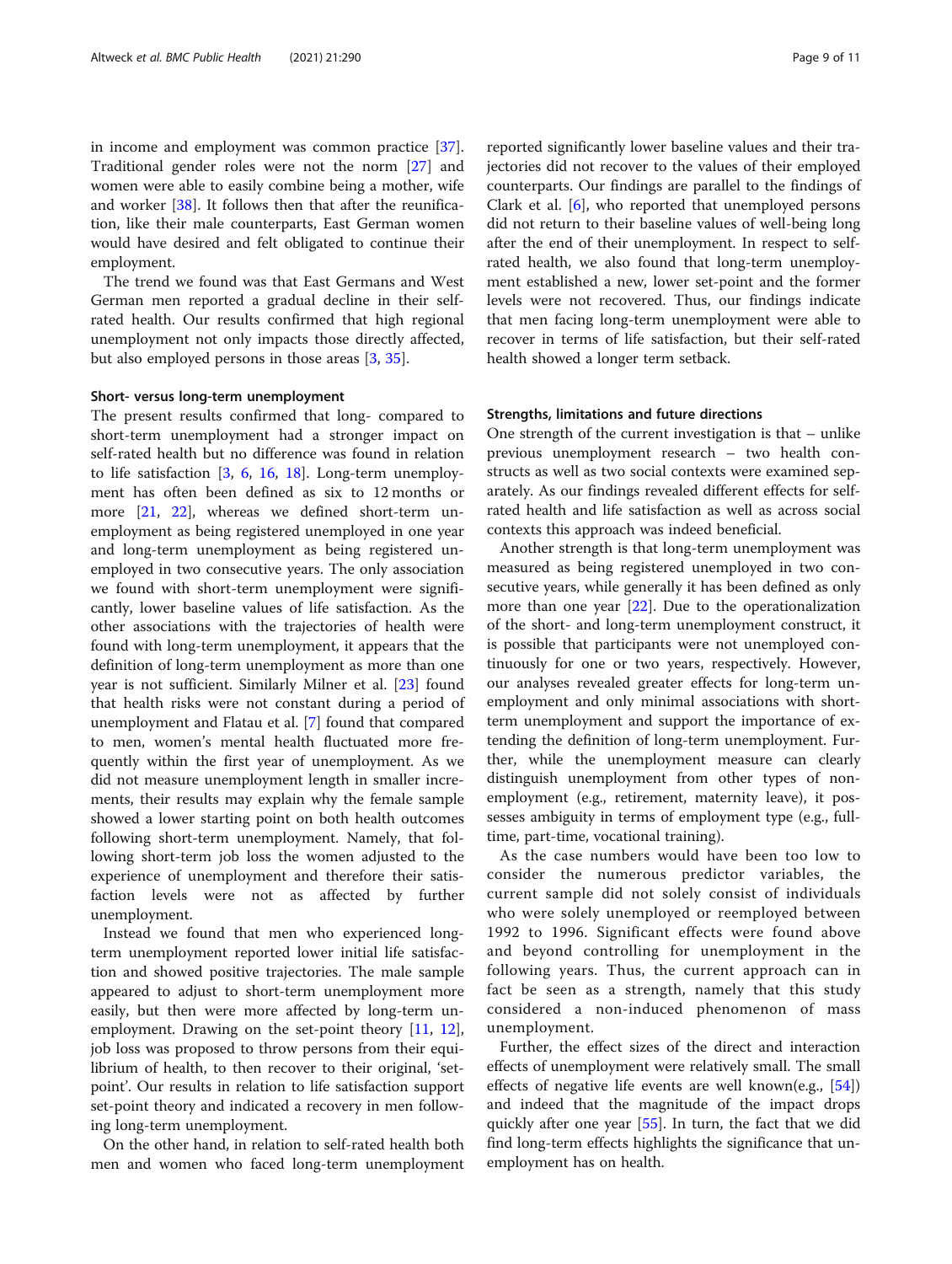#### <span id="page-9-0"></span>Conclusions

We analysed data from a particularly stark turning point in German history, where mass unemployment was widespread and divided the population. Certainly, this was not the last wave of such mass unemployment in Germany or other parts of the world and so the present findings provide guidance to similar circumstances. Social context was the strongest predictor of the development of health, yet the most notable finding was that West as opposed to East German women reported lower baseline self-rated health. At the time, this group would have been expected to be least affected by the economic crisis. Yet it appears that when this group – that was likely already burdened by numerous other stressors, breaking with traditional gender roles and fighting against the odds in a male dominated society – were confronted with unemployment they faced just one too many stressors. This highlights that during an economic crisis, policies makers and health providers should not only target those most directly affected economically but should also focus on populations who already carry a higher burden and may then simply be tipped over the edge.

#### Supplementary Information

The online version contains supplementary material available at https://doi. org/10.1186/s12889-021-10324-8 .

Additional file 1. AF1. Correlation matrix of predictor and outcome variables (female sample above, male sample below the axis).

#### Abbreviations

GSOEP: German Socio-Economic Panel; LGM: Latent growth model; RMSEA: Root mean squared error of approximation; CFI: Comparative fit index; SRMR: Standardized Root Mean Square Residual; BIC: Bayesian Information Criterion; AIC: Akaike Information Criterion

#### Acknowledgements

Not applicable.

#### Authors' contributions

HM, SS1 (Sven Speerforck), GS, MEB, EB, and SS2 (Silke Schmidt) conceived the research idea. LA designed the study, analysed the data, and drafted the manuscript. SH HM, and SS1 (Silke Schmidt) provided major initial criticism of the manuscript. TG, CU, SS1 (Sven Speerforck), GS, MEB, and EB contributed to subsequent revisions of the manuscript. All authors reviewed and approved the final version the manuscript for publication.

#### Funding

This work was supported by the German Federal Ministry of Education and Research, Berlin [grant number 01UJ1911DY]. The funder had no involvement in study design, data collection and analysis, decision to publish, or preparation of the manuscript. Open Access funding enabled and organized by Projekt DEAL.

#### Availability of data and materials

The datasets generated and/or analysed during the current study are available in the repository of the German Institute for Economic Research, [https://www.diw.de/en/diw\\_02.c.222843.en/](https://www.diw.de/en/diw_02.c.222843.en/) forms.html.

#### Ethics approval and consent to participate

The study protocols of SOEP-Core were approved by the German Institute for Economic Research [[45,](#page-10-0) [46\]](#page-10-0) and written informed consent was obtained from each subject [\[56](#page-10-0)–[61](#page-10-0)].

#### Consent for publication

Not applicable.

#### Competing interests

The authors declare that they have no competing interests.

#### Author details

<sup>1</sup>Department of Health and Prevention, University of Greifswald, Robert-Blum-Str. 13, 17489 Greifswald, Germany. <sup>2</sup>Department of Psychiatry and Psychotherapy, Leipzig University Medical Center, Liebigstraße 18, Haus B, 04103 Leipzig, Germany. <sup>3</sup>Johannes Gutenberg-University, Mainz Department of Psychosomatic Medicine and Psychotherapy, University Medical Center, Untere Zahlbacher Str. 8, 55131 Mainz, Germany.

#### Received: 6 November 2020 Accepted: 19 January 2021 Published online: 04 February 2021

#### References

- 1. Pearlin LI, Menaghan EG, Lieberman MA, Mullan JT. The stress process. J Health Soc Behav. 1981;22:337. <https://doi.org/10.2307/2136676> .
- 2. Paul KI, Batinic B. The need for work: Jahoda's latent functions of employment in a representative sample of the German population. J. Organiz. Behav. 2010;31:45–64. <https://doi.org/10.1002/job.622> .
- 3. McKee-Ryan F, Song Z, Wanberg CR, Kinicki AJ. Psychological and physical well-being during unemployment: a meta-analytic study. J Appl Psychol. 2005;90:53–76. <https://doi.org/10.1037/0021-9010.90.1.53> .
- 4. Winkelmann L, Winkelmann R. Why are the unemployed so unhappy? Evidence from panel data. Zurich Open Repository and Archive. 1998;65:1– 15.
- 5. Monroe SM, Harkness KL. Life stress, the "kindling" hypothesis, and the recurrence of depression: considerations from a life stress perspective. Psychol Rev. 2005;112:417–45. <https://doi.org/10.1037/0033-295X.112.2.417> .
- 6. Clark AE, Georgellis Y, Lucas RE, Diener E. Unemployment alters the setpoint for life satisfaction. Psychol Sci. 2002;1:8–13. [https://doi.org/10.1111/j.](https://doi.org/10.1111/j.0963-7214.2004.01501002.x) [0963-7214.2004.01501002.x](https://doi.org/10.1111/j.0963-7214.2004.01501002.x) .
- Flatau P, Galea J, Petridis R. Mental health and wellbeing and unemployment. Aust Econ Rev. 2000;33:161–81. [https://doi.org/10.1111/](https://doi.org/10.1111/1467-8462.00145) [1467-8462.00145](https://doi.org/10.1111/1467-8462.00145) .
- 8. Luhmann M, Eid M. Does it really feel the same? Changes in life satisfaction following repeated life events. J Pers Soc Psychol. 2009;97:363–81. [https://](https://doi.org/10.1037/a0015809) [doi.org/10.1037/a0015809](https://doi.org/10.1037/a0015809) .
- 9. Post RM. Transduction of psychosocial stress into the neurobiology of recurrent affective disorder. Am J Psychiatr. 1992;149:999–1010.
- 10. Spence R, Bunn A, Nunn S, Hosang GM, Kagan L, Fisher HL, et al. Measuring life events and their association with clinical disorder: a protocol for development of an online approach. JMIR Res Protoc. 2015;4:1–10. [https://](https://doi.org/10.2196/resprot.4085) [doi.org/10.2196/resprot.4085](https://doi.org/10.2196/resprot.4085) .
- 11. Costa PT, McCrae RR. Influence of extraversion and neuroticism on subjective well-being: happy and unhappy people. J Pers Soc Psychol. 1980; 38:668–78.
- 12. Headey B. Happiness: Revising Set Point Theory and Dynamic Equilibrium Theory to Account for Long Term Change. In: DIW Discussion Papers, No. 607; 2006. p. 1–25.
- 13. Headey B, Wearing A. Personality, life events, and subjective Weil-being: toward a dynamic equilibrium model. J Pers Soc Psychol. 1989;57:731–9.
- 14. Graetz B. Health consequences of employment and unemployment: longitudinal evidence for young men and women. Soc Sci Med. 1993;36: 715–24. [https://doi.org/10.1016/0277-9536\(93\)90032-Y](https://doi.org/10.1016/0277-9536(93)90032-Y) .
- 15. World Health Organization. Constitution of the world health organization. 2014. [https://www.who.int/governance/eb/who\\_constitution\\_en.pdf](https://www.who.int/governance/eb/who_constitution_en.pdf). Accessed 2 Feb 2020.
- 16. Paul KI, Moser K. Incongruence as an explanation for the negative mental health effects of unemployment: meta-analytic evidence. J Occup Organ Psychol. 2006;79:595–621. <https://doi.org/10.1348/096317905X70823> .
- 17. Herber G-C, Ruijsbroek A, Koopmanschap M, Proper K, van der Lucht F, Boshuizen H, et al. Single transitions and persistence of unemployment are